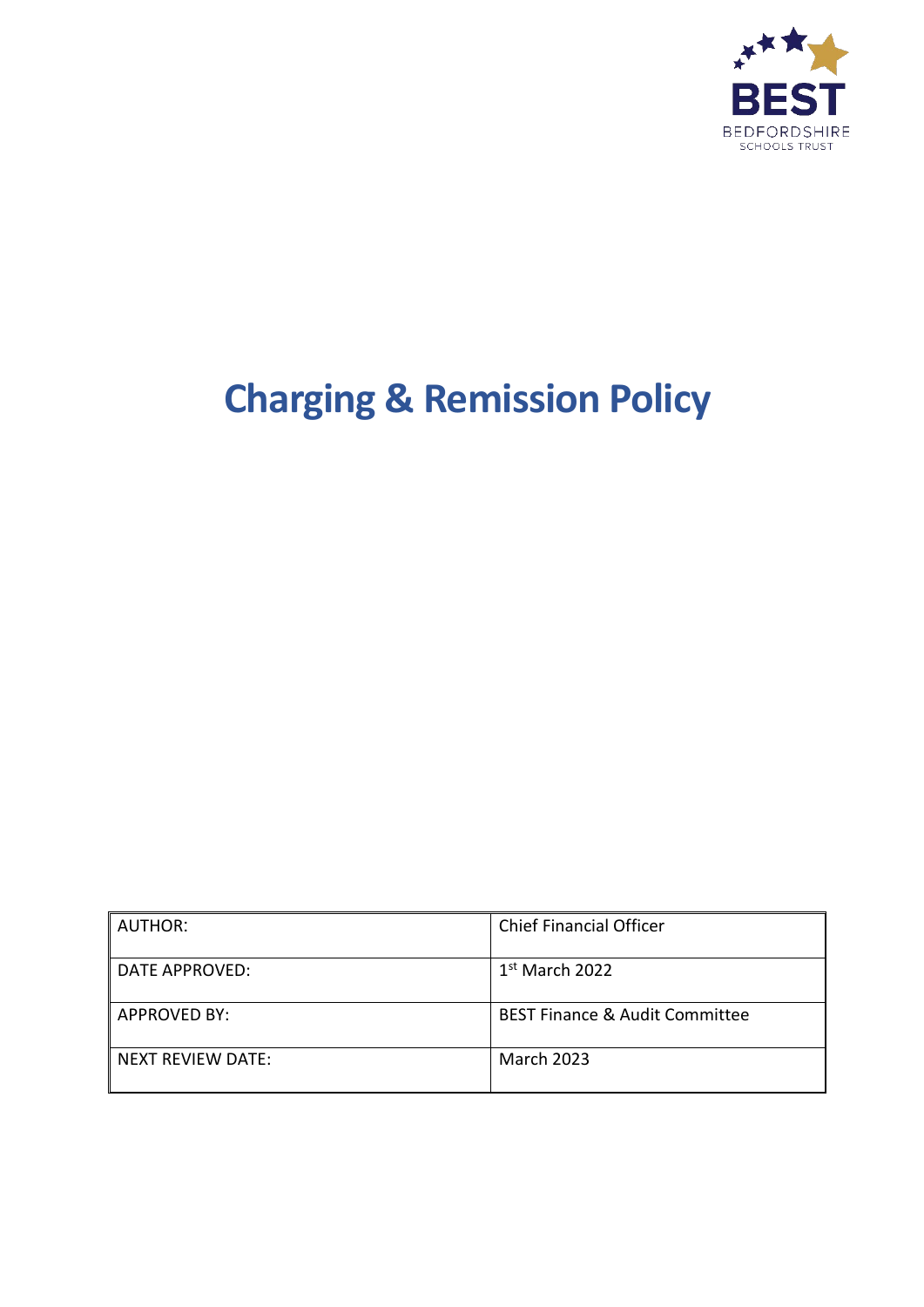

# **1. Rationale and Aim**

The aim of this policy is to outline BEST's policy for charges to pupils/students for supplies or services. It also outlines eligibility for remission of charges.

# **2. Policy**

This policy has been based on the guidance provided by the Department for Education 'Charging for School Activities', May 2018.

#### **Legal requirements**

Sections 449-462 of the Education Act 1996 sets out the law on charging for school activities in schools maintained by local authorities in England. Academies are required through their funding agreement to comply with the law on charging for school activities.

BEST academies **cannot** charge for:

- an admission application to any state funded school paragraph 1.9 (n) of the 'School Admissions Code 2012' rules out requests for financial contributions as any part of the admissions process;
- education provided during school hours (including the supply of any materials, books, instruments or other equipment):
- education provided outside school hours if it is part of the national curriculum, or part of a syllabus for a prescribed public examination that the pupil/student is being prepared for at the school, or part of religious education;
- **Example 1** instrumental or vocal tuition, for pupils/students learning individually or in groups, unless the tuition is provided at the request of the pupil/student's parent;
- entry for a prescribed public examination, if the pupil/student has been prepared for it at the school; and
- examination re-sit(s) if the pupil/student is being prepared for the re-sit(s) at the school (however, if a pupil/student fails, without good reason, to meet any examination requirement for a syllabus, the fee can be recovered from the pupil/student's parents).

BEST academies **can** charge for:

- any materials, books, instruments, or equipment, where the child's parent/carer wishes him/her to own them;
- optional extras (listed in section below 'Optional Extras');
- **namusic and vocal tuition, in limited circumstances (see section below 'Music Tuition');**
- certain early years provision according to The Education (Charges for Early Years Provision) Regulations 2012;
- community facilities (the powers to provide community facilities are under S.27(1) of the Education Act).

# **Optional Extras**

Charges may be made for some activities that are known as 'optional extras'. Where an optional extra is being provided, a charge **can** be made for providing materials, books, instruments, or equipment. Optional extras are:

- education provided outside of school time that is not:
	- a) part of the national curriculum;
	- b) part of a syllabus for a prescribed public examination that the pupil/student is being prepared for at the school; or
	- c) part of religious education.
- examination entry fee(s) if the registered pupil/student has not been prepared for the examination(s) at the school;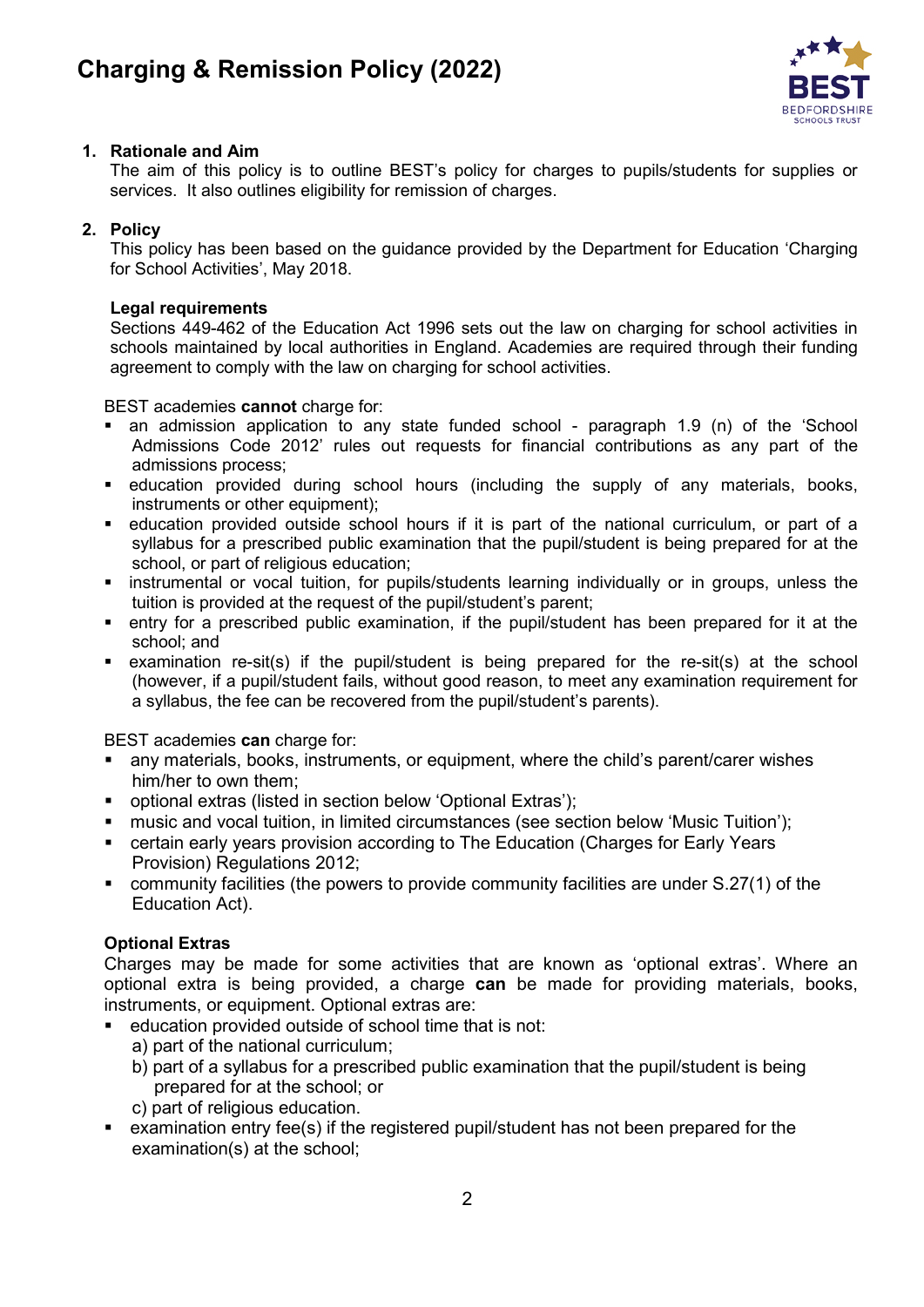# **Charging & Remission Policy (2022)**



- transport (other than transport that is required to take the pupil/student to school or to other premises where the local authority/governing body have arranged for the pupil/student to be provided with education);
- board and lodging for a pupil/student on a residential visit.
- Extended day services offered to pupils (for example breakfast club, after-school clubs, tea and supervised homework sessions)

In calculating the cost of optional extras an amount may be included in relation to:

- any materials, books, instruments, or equipment provided in connection with the optional extra;
- the cost of buildings and accommodation;
- non-teaching staff;
- teaching staff engaged under contracts for services purely to provide an optional extra, this includes supply teachers engaged specifically to provide the optional extra; and
- the cost, or an appropriate proportion of the costs, for teaching staff employed to provide tuition in playing a musical instrument, or vocal tuition, where the tuition is an optional extra.

Any charge made in respect of individual pupils must not exceed the actual cost of providing the optional extra activity, divided equally by the number of pupils participating. It must not include a compulsory element of subsidy for any other pupils/students wishing to participate in the activity whose parents are unwilling or unable to pay the full charge.

If the activity takes place during school hours the charge will not include the cost of alternative provision for those pupils/students who do not wish to participate. Therefore no charge can be made for supply teachers to cover for those teachers who are absent from school accompanying pupils on a residential visit.

Participation in any optional extra activity will be on the basis of parental choice and a willingness to meet the charges. Parental agreement is therefore a necessary prerequisite for the provision of an optional extra where charges will be made.

# **Voluntary Contributions**

BEST may ask parents for voluntary contributions, however, if the activity cannot be funded without voluntary contributions, the trip organiser will make this clear to parents at the outset. The trip organiser will also make it clear to parents that there is no obligation to make any contribution.

BEST will ensure that no child is excluded from an activity simply because his or her parents are unwilling or unable to pay. If insufficient voluntary contributions are raised to fund a visit, or the academy cannot fund it from some other source then it must be cancelled. BEST will make this clear to parents. If a parent is unwilling or unable to pay, their child will still be given an equal chance to go on the visit.

For pupils/students entitled to the pupil premium, academies may use that money to support them in trips, equipment and so on. However, this will depend on individual circumstance and is at the discretion of staff with responsibility for pupil premium at each academy.

When making requests for voluntary contributions, BEST will not make parents feel pressurised into paying as it is voluntary and not compulsory, will not send parents colour coded letters as a reminder to make payments and will not send direct debit or standing order mandates when requesting contributions.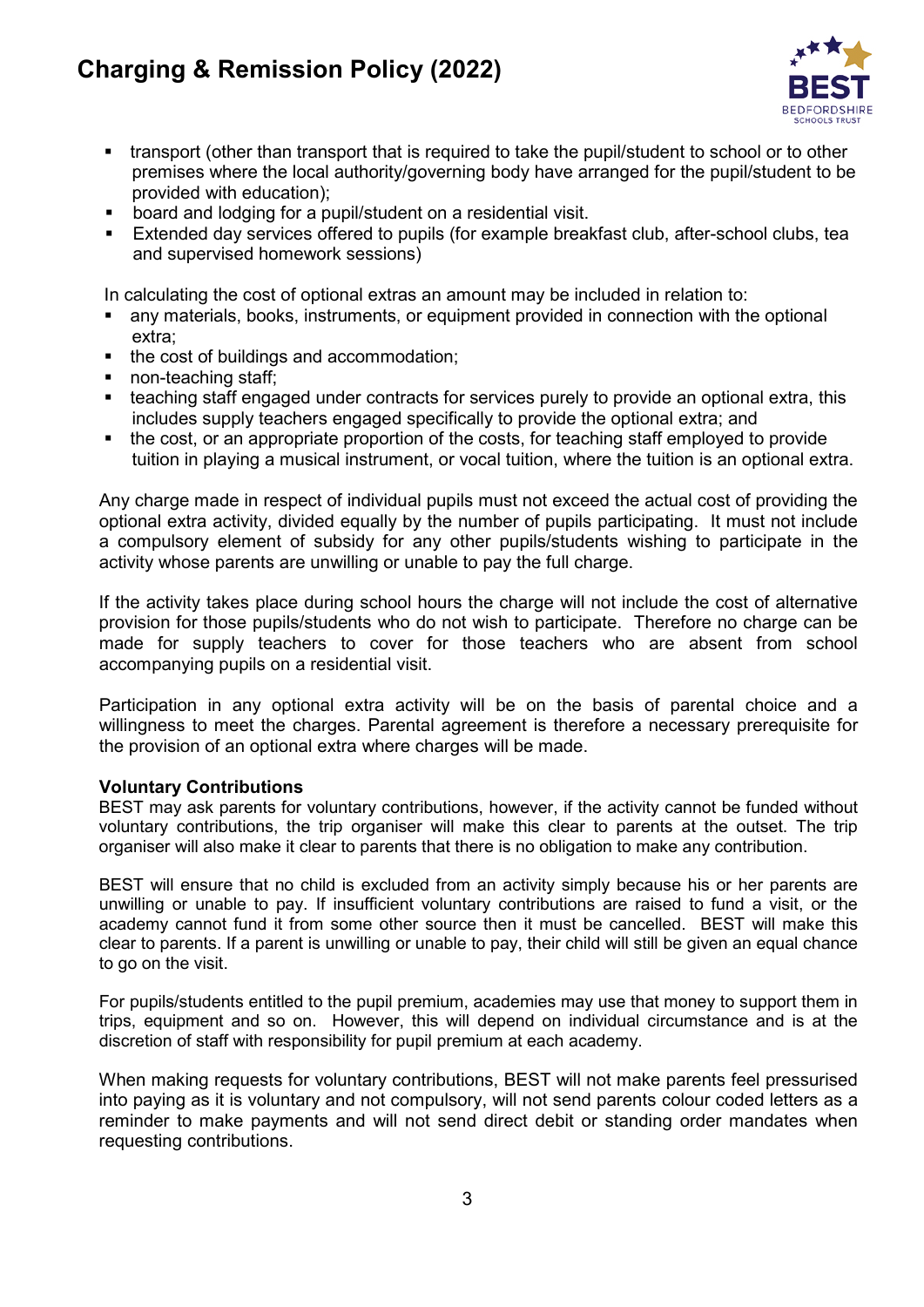

# **Music Tuition**

Although the law states that, in general, all education provided during school hours must be free, instrumental and vocal music tuition is an exception to that rule.

The Charges for Music Tuition (England) Regulations 2007 set out the circumstances in which charges can be made for tuition in playing a musical instrument, including vocal tuition.

Charges may be made for vocal or instrumental tuition provided either individually, or to groups of any size, provided that the tuition is provided at the request of the pupil/student's parent. Charges will not exceed the cost of the provision, including the cost of the staff who provide the tuition.

The regulations make clear that charging may not be made if the teaching is either an essential part of the national curriculum, or is provided under the first access to the key stage 2 Instrumental and Vocal Tuition Programme. They also make clear that no charge may be made in respect of a pupil who is looked after by a local authority (within the meaning of section 22(l) of the Children Act 1989).

# **Transport**

BEST will not charge for:

- transporting registered pupils to or from the academy premises, where the local education authority has a statutory obligation to provide transport;
- transporting registered pupils to other premises where the governing body has arranged for pupils to be educated;
- **tiansport that enables a pupil to meet an examination requirement when he has been** prepared for that examination at the academy;
- **transport provided in connection with an educational visit.**

# **Residential Visits**

BEST will not charge for:

- education provided on any visit that takes place during school hours;
- education provided on any visit that takes place outside school hours if it is part of the National Curriculum, or part of a syllabus for a prescribed public examination that the pupil is being prepared for at the school, or as part of religious education; and
- supply teachers to cover for those who are absent from school accompanying pupils on a residential visit.

BEST may charge for board and lodging but the charge must not exceed the actual cost.

Parents who can prove that they are in receipt of the following benefits will be exempt from paying the cost of board and lodging:

- **Income Support**
- Income based Jobseeker's Allowance
- Income-related Employment and Support Allowance
- support under part VI of the Immigration and Asylum Act 1999
- the guarantee element of Pension Credit
- Child Tax Credit (provided you're not also entitled to Working Tax Credit and have an annual gross income of no more than £16,190)
- Working Tax Credit run-on paid for 4 weeks after you stop qualifying for Working Tax Credit
- Universal Credit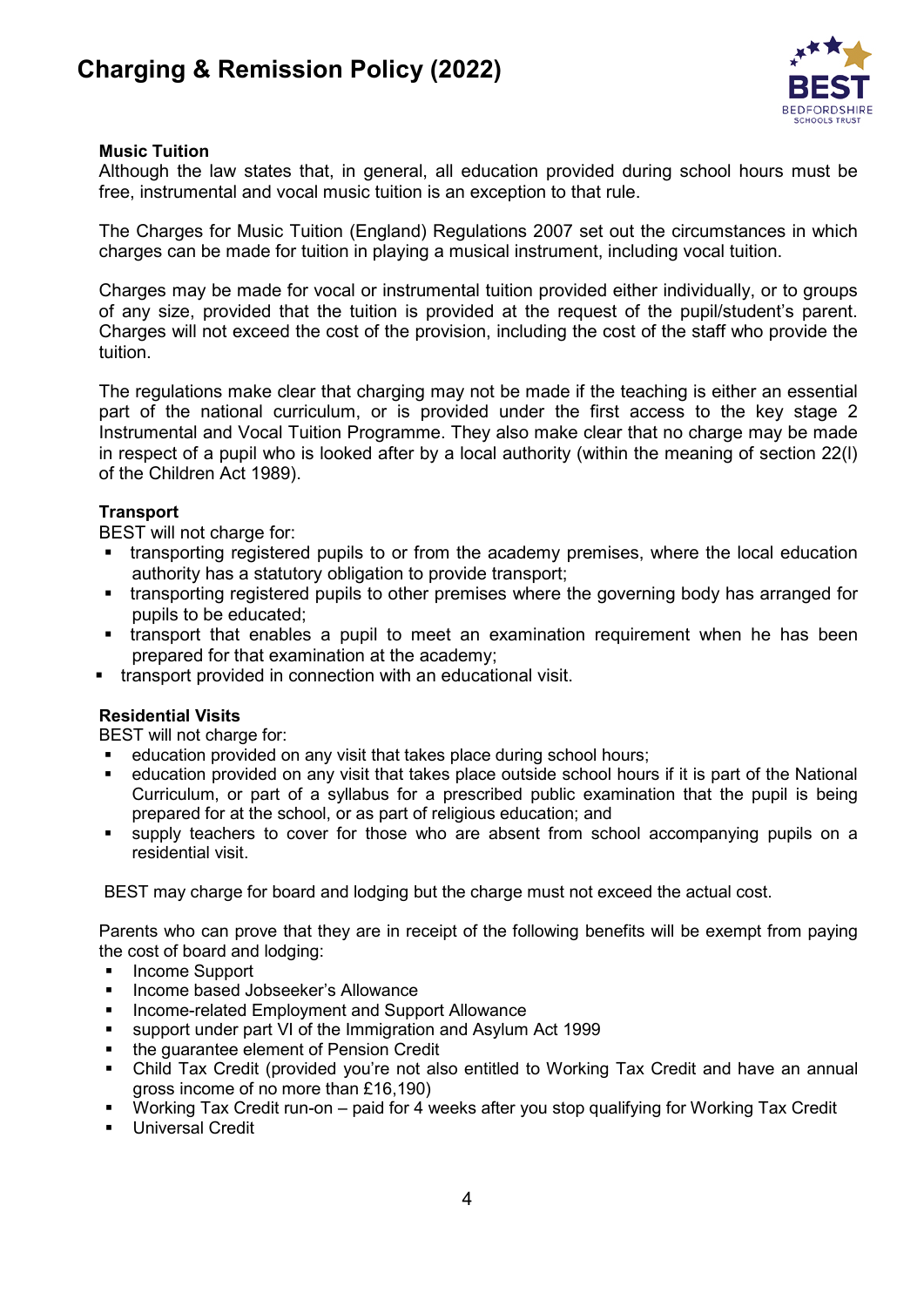# **Charging & Remission Policy (2022)**



# **Education partly during school hours**

If 50% or more of the time spent on the activity occurs during school hours, it is deemed to take place during school hours. Time spent on travel counts in this calculation if the travel itself occurs during school hours. School hours do not include the break in the middle of the day.

If less than 50% of the time spent on an activity falls during school hours, it is deemed to have taken place outside school hours.

BEST will only charge for an activity outside school hours if it is not part of the national curriculum, not part of a syllabus for a prescribed public examination that the pupil is being prepared for at the school and not part of religious education.

Examples of this can found in the Department for Education guidance document 'Charging for School Activities'.

#### **Community facilities**

BEST may allow the community to use academy facilities out of school hours. BEST may charge for the use of these facilities. Any profit generated will be used for the purposes of the academies and/or on community facilities and, in the case of Samuel Whitbread site which is under a PFI contract, to pay charges arising from the PFI provider.

#### **3. Procedure**

For guidance on arranging school activities refer to the Charging and Remission Flow Chart (appendix A) and Which Category of Visit Flow Chart (appendix B). BEST template letters (appendix C) should be used for all activities.

Activities will fall under three categories:

- Necessary educational visits (form part of National Curriculum, or part of a syllabus for a prescribed public examination that the pupil is being prepared for at the school, or as part of religious education);
- Educational visit (a visit which will enhance a pupil/student's education but is not a necessary part of the national curriculum or prescribed public examination that a pupil/student is being prepared for);
- School trip (is organised for the enjoyment and expanding cultural/sporting horizons of children).

The trip organiser/group leader must determine which category the activity falls under at the preapplication stage. The local 'approving body' (the Trip Co-ordinator/Trip Committee) can challenge and re-categorise activities as they see fit.

#### **Links to other policies:**

Educational Visits & Journeys Pupil Premium

#### **4. Monitoring and Evaluation**

The local approving body in each academy will monitor the activities arranged and approve as appropriate taking consideration the timing during the academy year, the category of trip it falls under and the cost to the academy. Academy Principals will ensure that their budgets allow for the cost of school activities and the trip organiser will monitor the cost of each activity.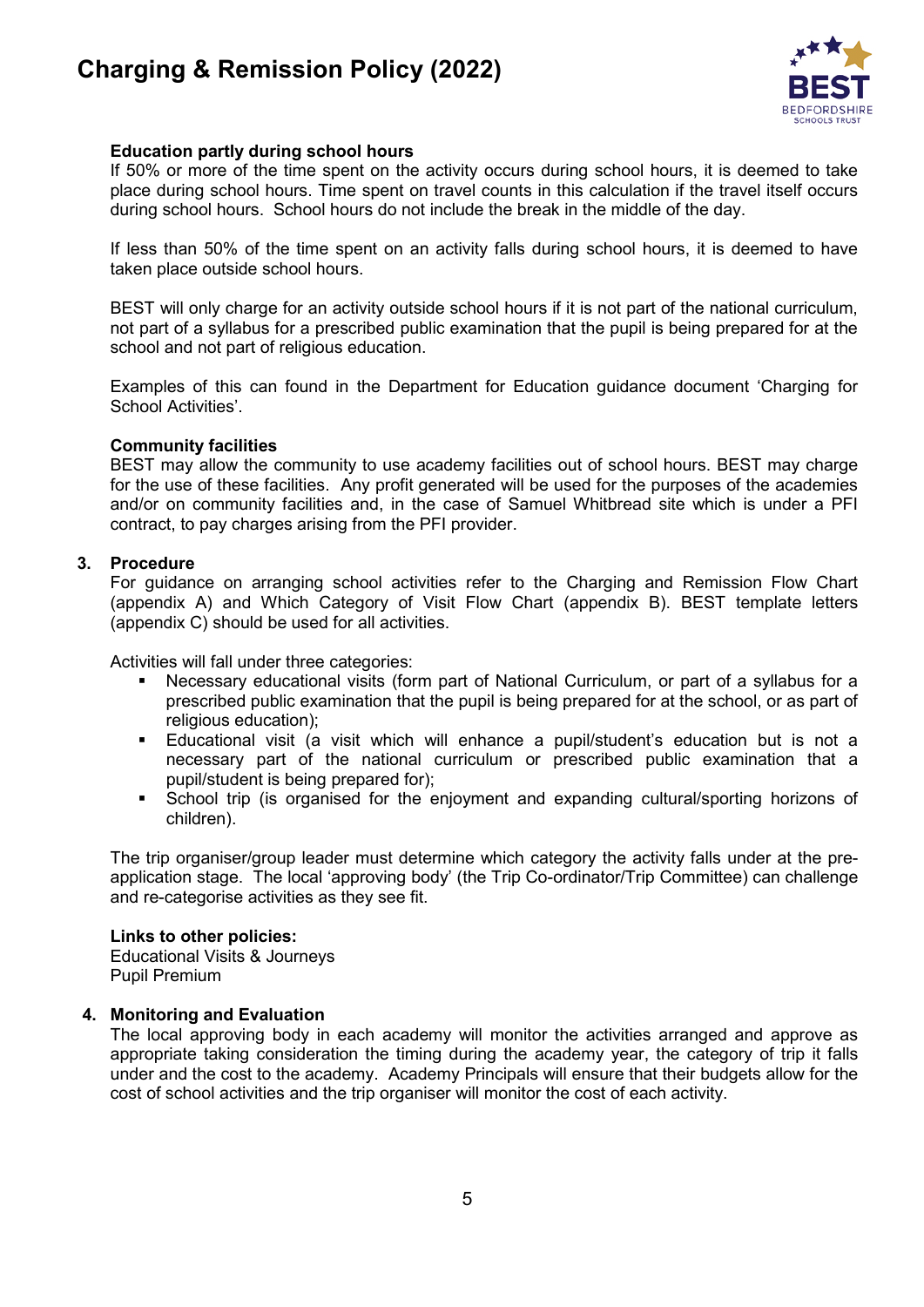

# **5. Implementation and Review**

This policy will be made known to all staff, parents/carers and governors, and published on the academies websites. Copies are also available upon request from the academy office. This policy will be reviewed every two years or as required.

# **6. Author and Date**

Drafted by L. Little from DfE guidance document, approved by Academy Principals September 2014, approved by Directors January 2015 Updated by CFO, March 2022

# **7. Appendices**

Appendix A - Charging & Remission Flow Chart – Trip Categorisation Guidance for Staff Appendix B - Which Category of Visit Flow Chart Appendix C - Template letters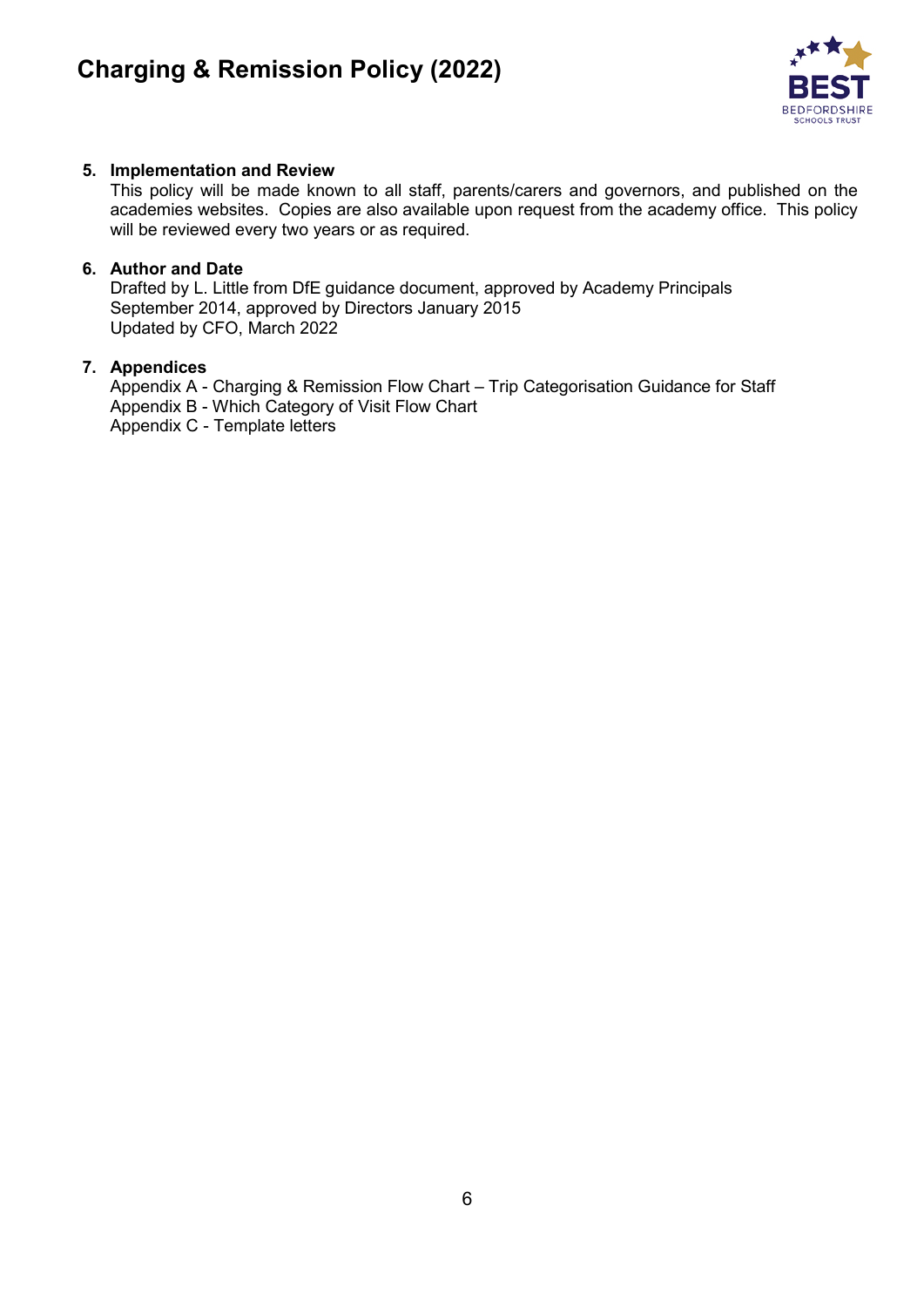# **APPENDIX A – Charging & Remission Flow Chart – Trip Categorisation Guidance for Staff**



7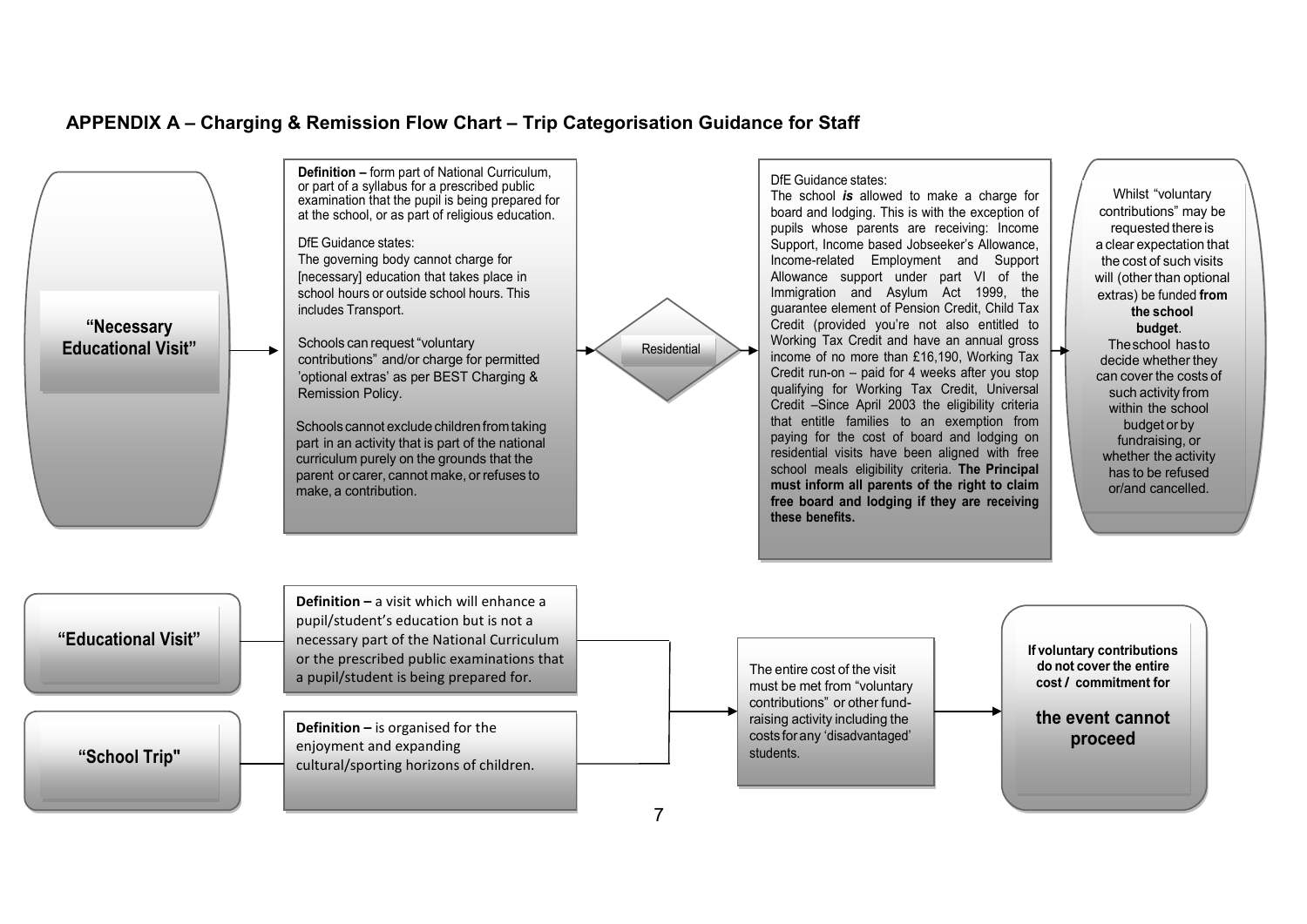**APPENDIX B – Which Category of Visit Flow Chart**

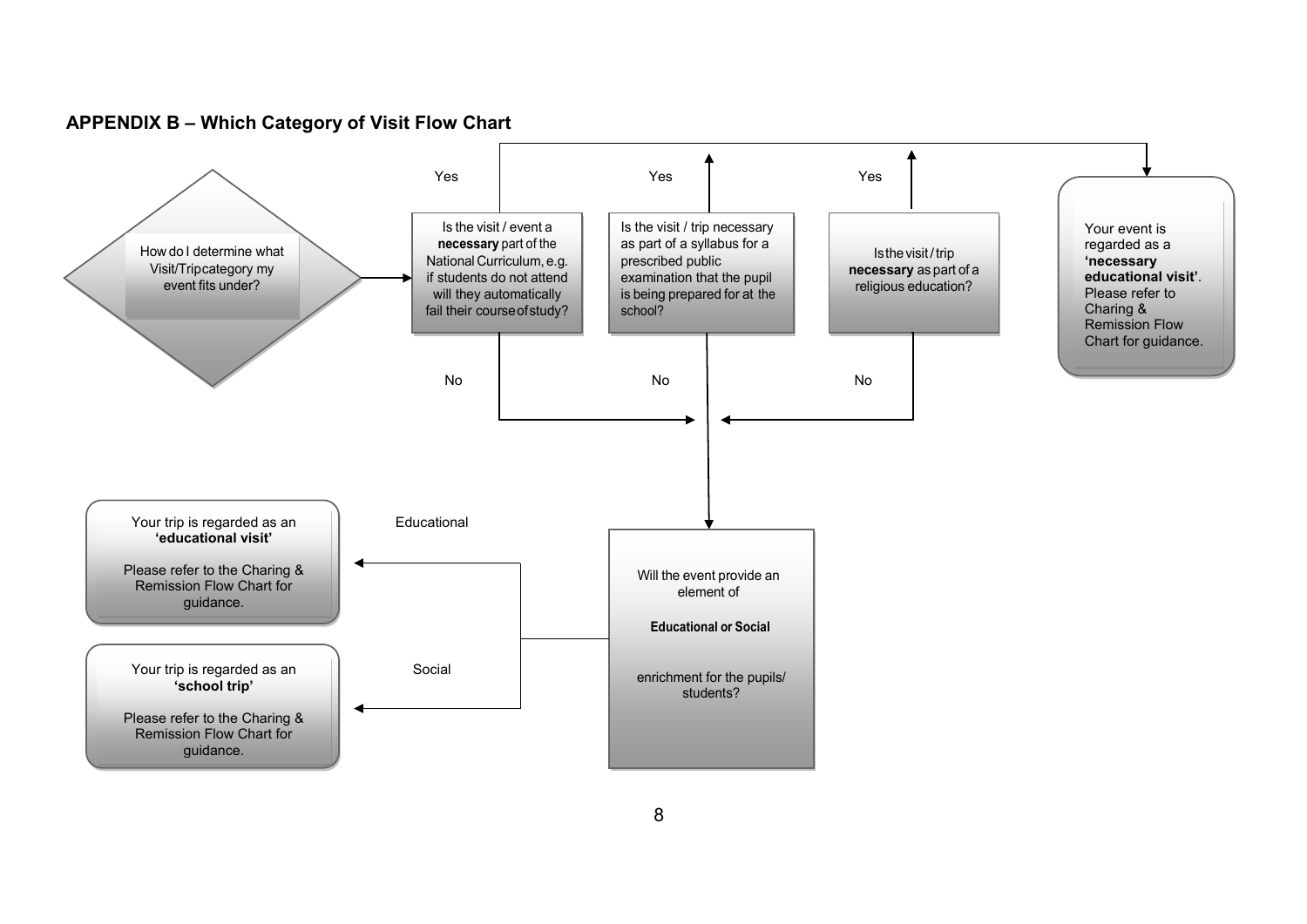# **APPENDIX C – Template letters**

# *Template for Optional Educational Visits or School Trips (to be on headed paper)*

Dear Parent/Carers

Remember to give detail in the letter of:

- **-** Activity
- Date
- **Times**
- **Transport**
- Residence if applicable
- Staff attending if appropriate
- Places available if applicable
- What they need to bring/wear

The cost of *(give details of charge break down i.e. entrance, transport, board/lodgings etc)* is *enter cost***.** This is a voluntary donation but if we do not receive enough donations the trip will not go ahead. If you find it difficult to pay for this activity, please speak to *enter details of contact.* Further information concerning assistance available is detailed in BEST's Charging & Remission Policy, which can be found on the academy website or hard copies are available from the academy.

Please complete the permission slip below and return to *enter details* as soon as possible. Cheques should be made payable to *enter details*.

Yours sincerely

# *Enter activity contact name, position and contact details*

I give permission for my child\_\_\_\_\_\_\_\_\_\_\_\_\_\_\_\_\_\_\_\_\_\_Class/Tutor Group\_\_\_\_\_\_\_\_\_\_\_

**\_\_\_\_\_\_\_\_\_\_\_\_\_\_\_\_\_\_\_\_\_\_\_\_\_\_\_\_\_\_\_\_\_\_\_\_\_\_\_\_\_\_\_\_\_\_\_\_\_\_\_\_\_\_\_\_\_\_\_\_\_\_\_\_\_\_\_\_\_\_\_\_\_**

To go to *enter activity***,** on *enter date* I enclose *enter cost***,** towards the cost of the activity.

My emergency contact no. on the day is example as Signed